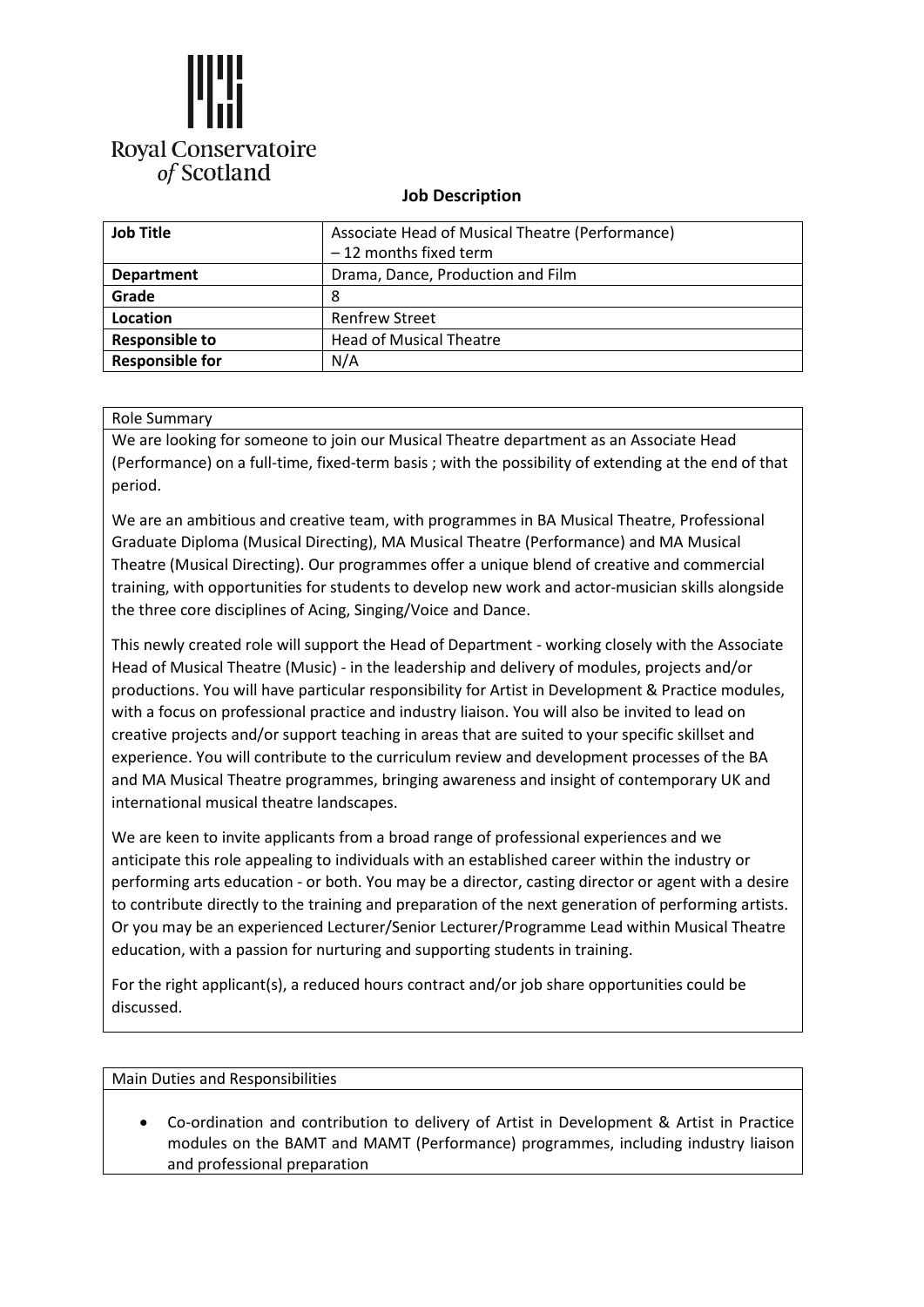

- Creative leadership of industry showcase/showreel activities
- Creative leadership of additional performance projects and/or productions, as appropriate
- Contribution to programming of productions and projects across BAMT and MAMT programmes
- Participation in audition processes, internal (season auditions) and external (applications for MA and BA MT programmes)
- Co-ordination and contribution to delivery of skills-based modules, as appropriate
- Contribution to BAMT curriculum review process and MAMT curriculum development, with a commitment to inclusive and intersectionally antiracist content and delivery

The duties listed below represent the broad range of general duties for this position :

- Prepare modules, deliver teaching and/or project leadership, conduct tutorials and assessments for students within the School of Drama, Dance, Production and Film
- Undertake key production and performance roles as required for the effective planning and delivery of Programme performances, productions and projects
- Undertake, as required, the necessary administrative duties including module coordination, assessment processes and all other aspects of Quality Assurance
- Undertake, as delegated by the Head of Musical Theatre, supervisory and coordination responsibilities specific to sessional, fee paid and part time staff involved in the delivery of modules, projects and/or productions
- Support pastoral care of all students on the BAMT and MAMT Musical Theatre Programmes and other relevant courses
- Support the Head of Musical Theatre in the evolution of a strategy for and the development of pre- and post-HE Musical Theatre provision, working with the Junior Conservatoire and Fair Access teams as appropriate
- Take a leading role in the delivery of a range of Musical Theatre provision pre and post HE
- Undertake necessary travel in relation to student recruitment and partnership development activities
- Participate where appropriate in the student recruitment and admissions processes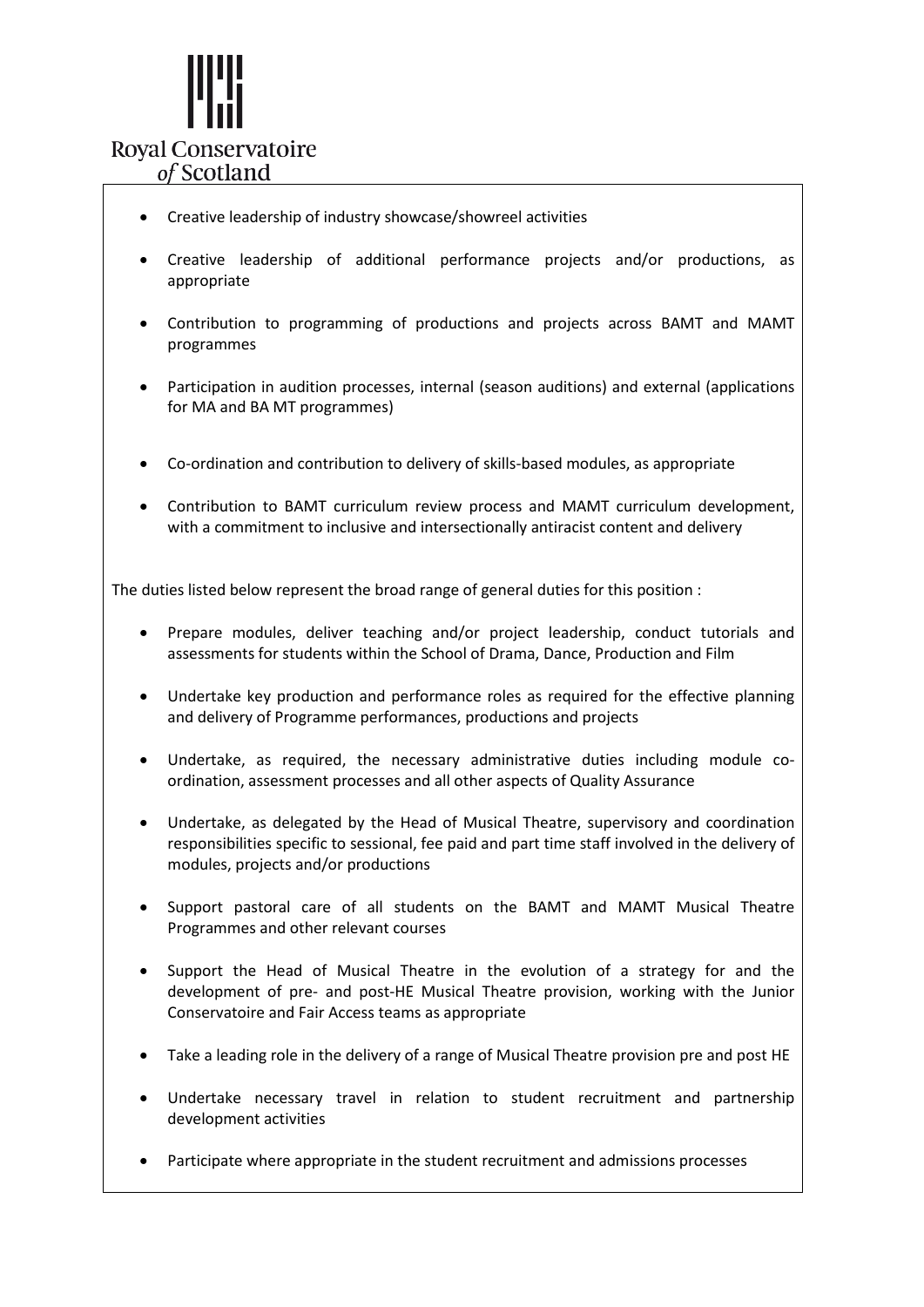

# Royal Conservatoire<br>of Scotland

- Participate in relevant School, Conservatoire-wide and external committees
- Participate in the Conservatoires Goals Setting, Career Review and Activity Planning process
- Undertake any other reasonable duties on behalf of the Head of Musical Theatre and the Director of Drama, Dance, Production and Film as required

| Person Specification                                                                                                                                                                                                                                                                                                                                                                                                                     |                                                                                                                                                                                                                                                                                |  |  |  |
|------------------------------------------------------------------------------------------------------------------------------------------------------------------------------------------------------------------------------------------------------------------------------------------------------------------------------------------------------------------------------------------------------------------------------------------|--------------------------------------------------------------------------------------------------------------------------------------------------------------------------------------------------------------------------------------------------------------------------------|--|--|--|
| <b>Essential Criteria</b>                                                                                                                                                                                                                                                                                                                                                                                                                | Desirable Criteria                                                                                                                                                                                                                                                             |  |  |  |
| <b>Education, Qualifications and Training</b>                                                                                                                                                                                                                                                                                                                                                                                            | <b>Education, Qualifications and Training</b>                                                                                                                                                                                                                                  |  |  |  |
| Degree qualified in relevant subject<br>and/or equivalent<br>vocational/professional qualification<br>or<br>Significant, broad and relevant<br>professional experience                                                                                                                                                                                                                                                                   | Postgraduate degree in relevant subject<br>and/or equivalent<br>vocational/professional qualification<br>Teaching qualification in Further and/or<br>$\bullet$<br><b>Higher Education</b><br>Relevant industry-based experience<br>and career profile                          |  |  |  |
| <b>Experience, Knowledge and Skills</b>                                                                                                                                                                                                                                                                                                                                                                                                  | <b>Experience, Knowledge and Skills</b>                                                                                                                                                                                                                                        |  |  |  |
| Specialist knowledge of current Musical<br>Theatre industry & practice, including :                                                                                                                                                                                                                                                                                                                                                      | An additional and established<br>specialism within Musical Theatre<br>training and/or profession.                                                                                                                                                                              |  |  |  |
| Authoritative knowledge of the<br>work practices processes and<br>procedures in professional theatre<br>and musical theatre, including<br>broader national & international<br>industry awareness<br>Breadth of knowledge of musical<br>$\overline{\phantom{a}}$<br>theatre canon, rep, material<br>Understanding/experience of<br>$\overline{\phantom{a}}$<br>contemporary musical theatre<br>landscape and predicted industry<br>shifts | This could include the teaching of<br>Singing/vocal studies<br>Dance<br>Acting / Performance skills<br>$\overline{\phantom{a}}$<br>Professional Practice / Audition<br>technique<br>and/or creative leadership within<br>Directing<br>Choreography<br><b>Musical Directing</b> |  |  |  |
| Demonstrable understanding of the<br>$\overline{\phantom{a}}$<br>skillsets & experience expected of<br>graduating students, seeking                                                                                                                                                                                                                                                                                                      | Strong & direct links to industry -<br>٠<br>agents, casting directors, directors,<br>producers                                                                                                                                                                                 |  |  |  |
| performance work in the industry<br>Demonstrable understanding of<br>$\qquad \qquad \blacksquare$<br>current requirements &<br>expectations in relation to the                                                                                                                                                                                                                                                                           | Pedagogical experience supporting<br>students within musical theatre<br>training, with a particular focus on<br>reflective practice and                                                                                                                                        |  |  |  |